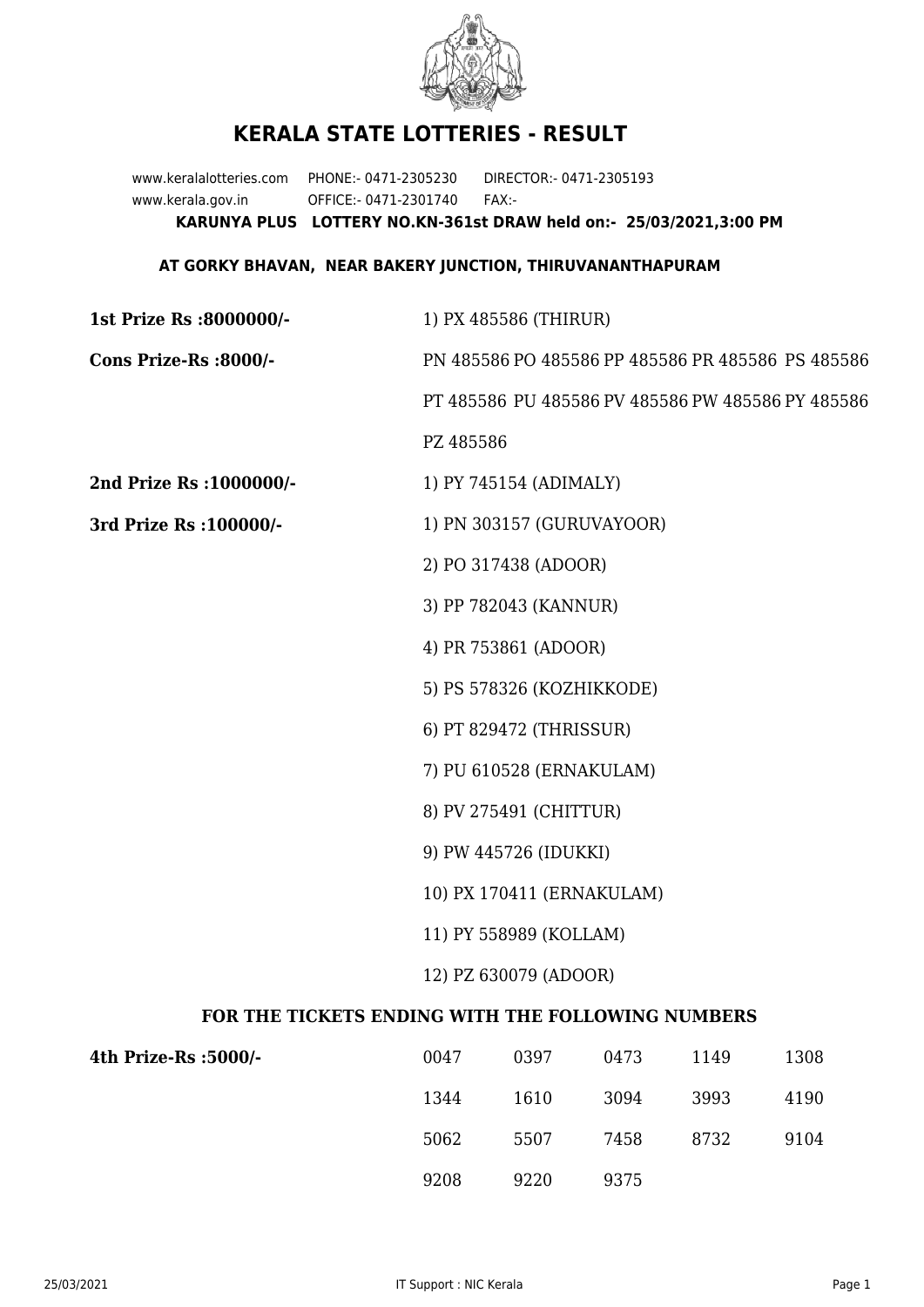| 5th Prize-Rs : 1000/- | 0539 | 0816 | 0834 | 1391 | 1671 |
|-----------------------|------|------|------|------|------|
|                       | 1762 | 1837 | 1882 | 2115 | 3449 |
|                       | 3486 | 3569 | 3898 | 3921 | 4063 |
|                       | 4233 | 4278 | 5533 | 5814 | 5823 |
|                       | 5863 | 5999 | 6361 | 6634 | 6768 |
|                       | 7141 | 7171 | 7372 | 7378 | 7913 |
|                       | 8467 | 9107 | 9203 | 9549 |      |
| 6th Prize-Rs :500/-   | 0046 | 0150 | 0151 | 0217 | 0409 |
|                       | 0685 | 0795 | 0847 | 0890 | 0891 |
|                       | 1014 | 1246 | 1465 | 1466 | 1490 |
|                       | 1587 | 1800 | 1848 | 1995 | 2030 |
|                       | 2165 | 2238 | 2345 | 2390 | 2925 |
|                       | 3048 | 3114 | 3159 | 3264 | 3474 |
|                       | 3856 | 4122 | 4158 | 4209 | 5057 |
|                       | 5134 | 5196 | 5215 | 5467 | 5537 |
|                       | 5549 | 5620 | 5911 | 5973 | 6058 |
|                       | 6061 | 6105 | 6214 | 6226 | 6494 |
|                       | 6531 | 6870 | 7092 | 7238 | 7357 |
|                       | 7407 | 7997 | 8005 | 8009 | 8063 |
|                       | 8071 | 8144 | 8185 | 8576 | 8694 |
|                       | 8826 | 8880 | 9019 | 9088 | 9132 |
|                       | 9153 | 9213 | 9217 | 9244 | 9380 |
|                       | 9452 | 9453 | 9647 | 9812 | 9877 |
| 7th Prize-Rs : 100/-  | 0011 | 0043 | 0207 | 0371 | 0386 |
|                       | 0410 | 0490 | 0499 | 0527 | 0550 |
|                       | 0609 | 0615 | 0818 | 0914 | 0950 |
|                       | 0957 | 0969 | 1009 | 1031 | 1066 |
|                       | 1180 | 1254 | 1292 | 1345 | 1519 |
|                       | 1576 | 1662 | 1746 | 2113 | 2131 |